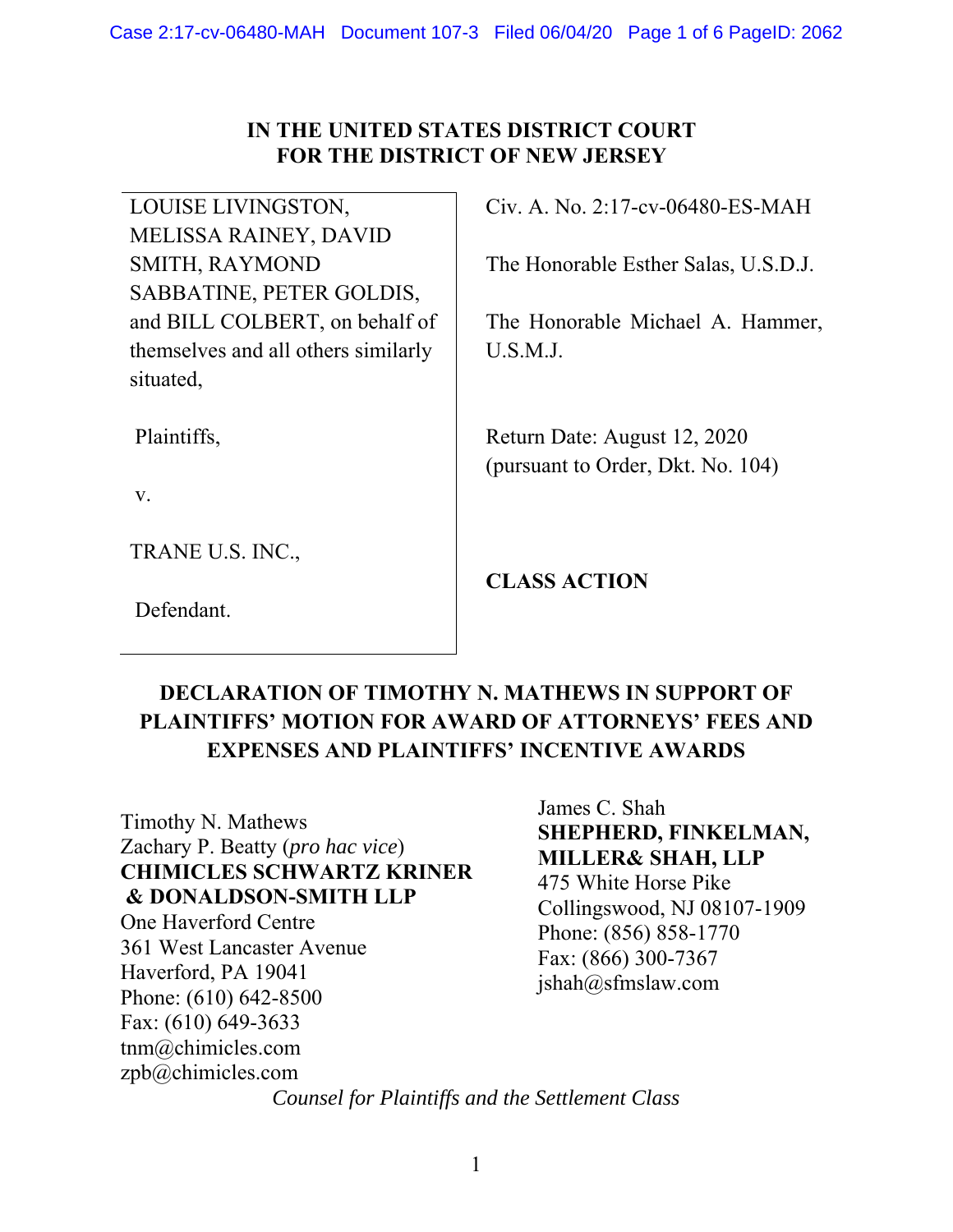I, Timothy N. Mathews, declare as follows:

1. I am co-lead Class Counsel for Plaintiffs in this action and a partner at the law firm of Chimicles Schwartz Kriner & Donaldson-Smith ("CSK&D) in Haverford, Pennsylvania. I submit this declaration in support of Plaintiffs' Motion for Award of Attorneys' Fees and Expenses and Plaintiffs' Incentive Awards in connection with services rendered in this action.

2. I have personal knowledge of the facts set forth in this declaration and if called as a witness would testify competently thereto.

3. CSK&D is a leading national class action law firm with offices in Haverford, Pennsylvania and Wilmington, Delaware. A copy of my firm's resume was previously filed at ECF No. 93-18 and includes biographical information of the professional staff from my firm who worked on this case. For over twenty-five years, CSK&D attorneys have concentrated in prosecuting class actions in federal and state courts across the country. CSK&D has recovered billions of dollars on behalf of institutional, individual, and business clients in securities, corporate derivative, consumer, and antitrust litigation nationwide. With top-to-bottom staffing and wideranging experience, CSK&D has successfully litigated numerous cases where we have achieved exceptional results.

4. CSK&D was involved in all aspects of this litigation, including initial case investigation and development; communications with clients; drafting

2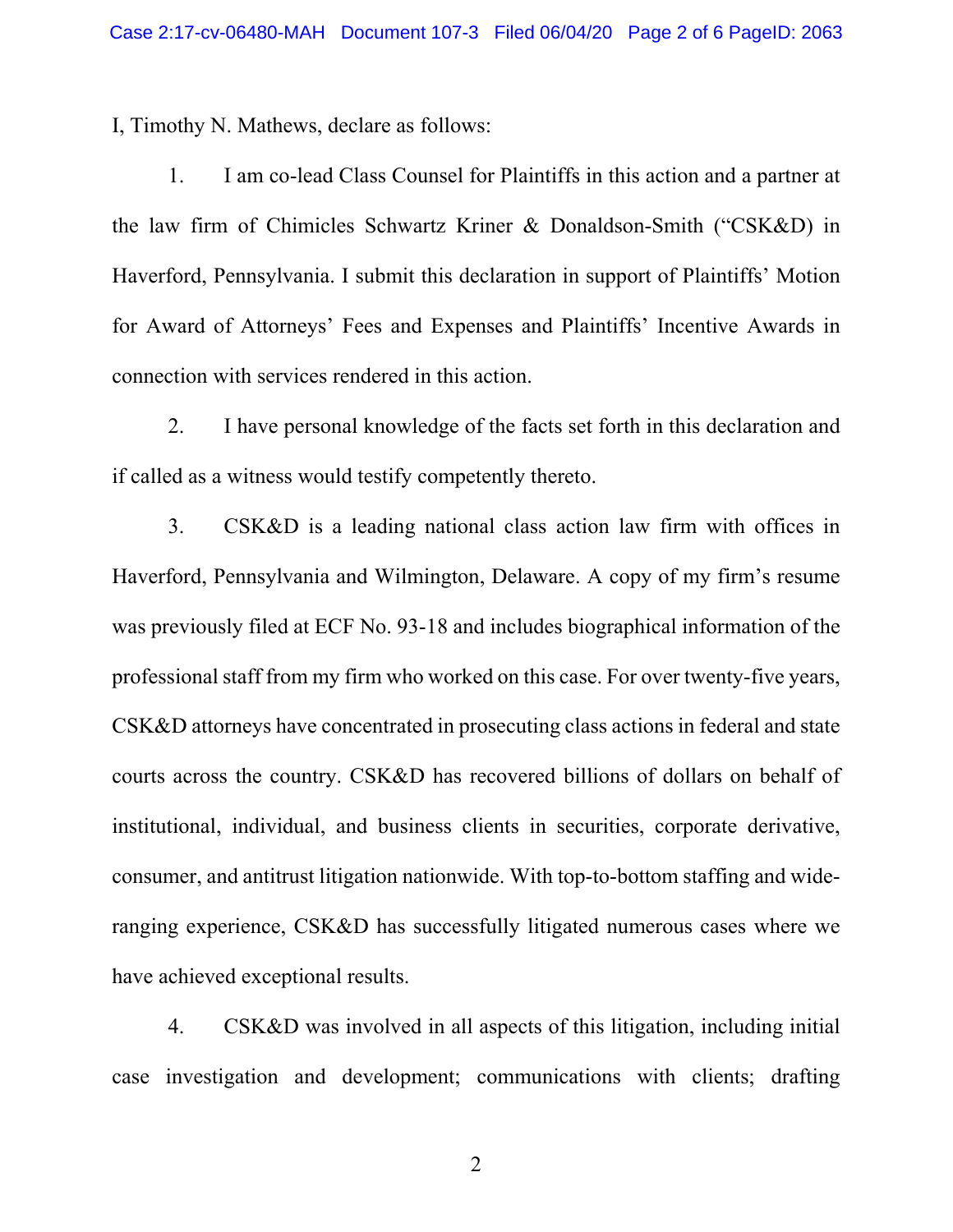complaints; motion practice; discovery; discovery disputes; expert discovery; settlement negotiations; four mediations; and settlement administration.

5. During this litigation, my firm kept contemporaneous time records. All professional staff bill in six-minute increments. The schedule attached as Exhibit A is a summary derived from our daily time records and reflects the amount of time spent by the partners, attorneys, and other professional support staff of my firm who were involved in this action. This total excludes certain time that I have reduced or eliminated based on the exercise of my billing judgment. I have also removed from this schedule any work performed by lawyers or paralegals who spent less than five hours on this litigation. This schedule was prepared from contemporaneous, daily time records regularly prepared and maintained by my firm. Upon request, my firm's detailed daily time records are available to the Court for inspection.

6. As reflected in Exhibit A, from the inception of this case through May 31, 2020, my firm devoted a total of 2,031.30 billable hours of work to this case. Based upon hourly rates currently charged to my firm's clients, the total lodestar value of my firm's billable time is \$1,031,245.00. My firm has not been reimbursed for this time. Based on my experience, and our track record overseeing the notice and claims process as vigorously as the underlying litigation, we also expect to spend substantial additional time to shepherd the case through final approval, any possible appeals, and to ensure that Defendant and the Settlement Administrator fairly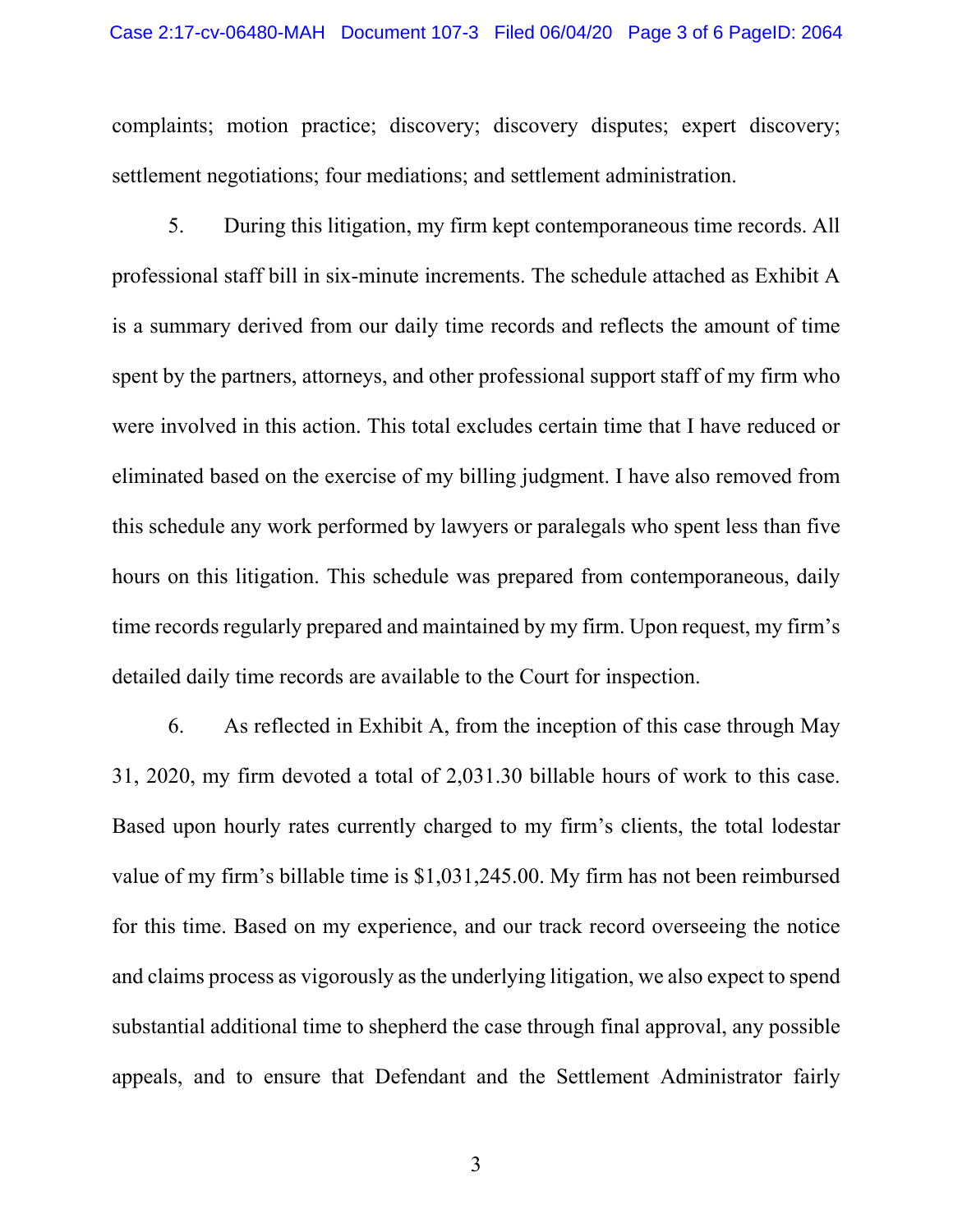process and pay all relief as required under the Settlement, including performing a claims adjudication audit as set forth in the settlement agreement.

7. My firm's rates as reflected in Exhibit A are within the range of market rates charged by attorneys of equivalent experience, skill, and expertise. We set our rates based on an analysis of rates charged by our peers and approved by courts throughout the country. Over the past two decades, our rates have been approved by state and federal courts throughout the country, including successful consumer class cases where my firm served as lead class counsel. *See, e.g.*, *In re Cigna-American Specialty Health Admin. Fee Litig.*, 2019 U.S. Dist. LEXIS 146899, at \*39 (E.D. Pa. Aug. 29, 2019) (approving CSK&D rates up to \$950); *Rodman v. Safeway Inc.*, 2018 U.S. Dist. LEXIS 143867, at \*16 (N.D. Cal. Aug. 22, 20218) (approving in a lodestar cross check CSK&D rates up to \$750, where my co-counsel, Mr. Shah, and I recovered a \$42.3 million judgment on behalf of the class); *In re Elk Cross Timbers Decking Mktg., Sales Practices & Prods. Liab. Litig.*, 2017 U.S. Dist. LEXIS 223038, at \*20 (D.N.J. Feb. 27, 2017) (approving CSK&D rates); *Chambers v. Whirlpool Corp.*, 214 F. Supp. 3d 877, 899 (C.D. Cal. 2016) (approving CSK&D rates up to \$750); *Henderson v. Volvo Cars of N. Am., LLC,* 2013 U.S. Dist. LEXIS 46291 \*4- 47 (D.N.J. Mar. 22, 2013) (CSK&D's rates "are entirely consistent with hourly rates routinely approved by this Court in complex class action litigation"); *In re Philips/Magnavox TV Litig.*, 2012 U.S. Dist. LEXIS 67287, 44-48 (D.N.J. May 14,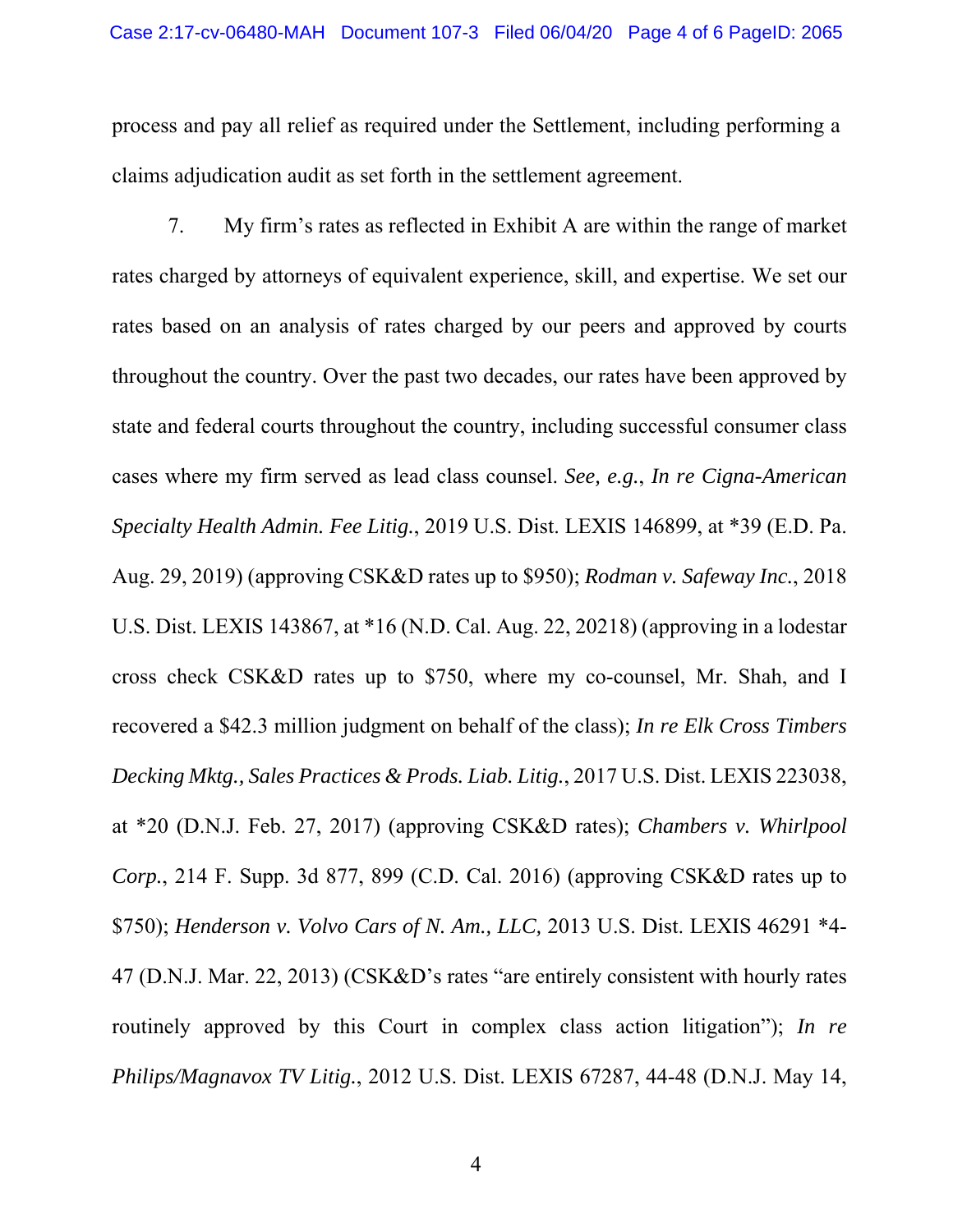2012) ("The Court finds the billing rates to be appropriate and the billable time to have been reasonably expended.").

8. My firm has also represented consumers against other air conditioner manufacturers arising out of the same alleged defect in this case, including an action against ClimateMaster, Inc., *Emmert v. ClimateMaster, Inc.*, No. 5:15-458 (W.D. Okla.) ["*ClimateMaster*"], and two related actions against Carrier Corporation that are currently pending in the Central District of California *Oddo v. Arcoaire Air Conditioning & Heating*, No. 8:15-cv-01985-CAS (C.D. Cal.) and *Cormier v. Carrier Corp.*, No. 2:18-cv-07030 (C.D. Cal.) [together, "*Carrier*"]. In *ClimateMaster*, my firm first obtained discovery from Emerson Climate Technologies, Inc. ("Emerson"), which is the relevant industry-compressor manufacturer, and other nonparties that were involved in the industry response to this defect. My firm expected that certain time of the time we expended to conduct this nonparty discovery would likely benefit more than one case. My firm, therefore, billed such time to a "TXV General" category. Much of the TXV General time was spent on initial review of nonparty documents, which were related to the defect and not specific to any one air conditioner manufacturer. After removing some of the time recorded in the TXV General category that I determined did not contribute to or benefit the instant action against Trane, I determined that my firm expended 628.6 hours and \$324,430.75 in lodestar for TXV General discovery work that provided a